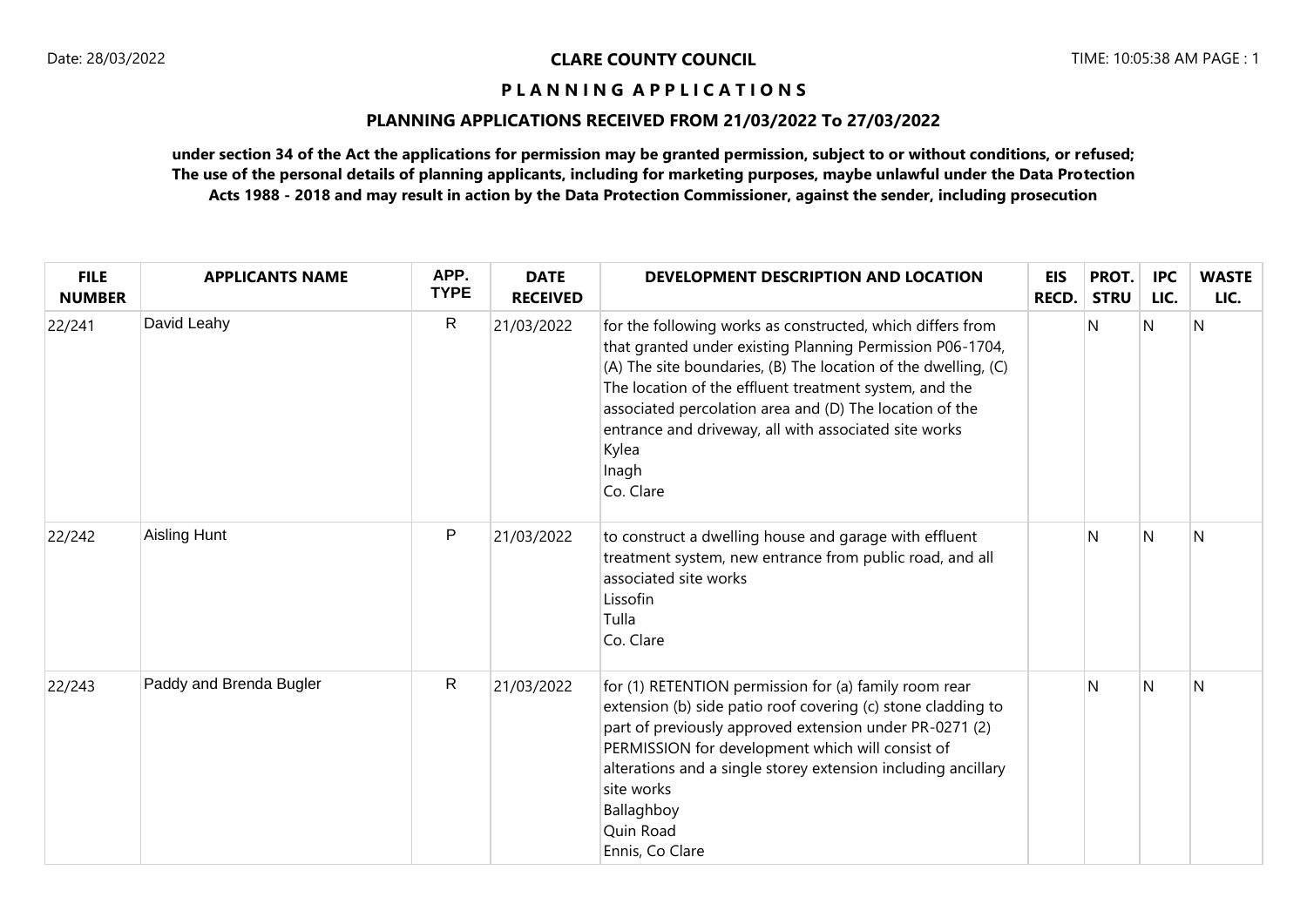## **PLANNING APPLICATIONS RECEIVED FROM 21/03/2022 To 27/03/2022**

| 22/244 | <b>Edward Frost</b>     | P            | 21/03/2022 | to demolish an existing dwelling and for PERMISSION to<br>construct a new replacement dwelling, domestic garage, site<br>entrance and boundary wall, install on-site effluent treatment<br>system including all associated site development works<br>Coolisteige<br>Clonlara<br>Co Clare | N | N | $\overline{N}$ |
|--------|-------------------------|--------------|------------|------------------------------------------------------------------------------------------------------------------------------------------------------------------------------------------------------------------------------------------------------------------------------------------|---|---|----------------|
| 22/245 | Zoe & Gearoid Ryan      | $\mathsf{P}$ | 22/03/2022 | for the construction of a storey and a half type dwelling,<br>domestic garage, effluent treatment system and associated<br>site works<br><b>Brickhill West</b><br>Cratloe<br>Co Clare                                                                                                    | N | N | N              |
| 22/246 | Maya Healy              | $\mathsf{P}$ | 22/03/2022 | the development will consist of the change of use from<br>school to domestic dwelling, with replacement doors and<br>windows and new windows and door where shown<br>Old School House<br>Tullycrine<br>Kilrush Co Clare                                                                  | N | N | N              |
| 22/247 | <b>ESB Telecoms Ltd</b> | P            | 21/03/2022 | to construct a 30m high, free standing lattice type<br>communications structure to accommodate antennae and<br>communication dishes to be shared with third part operators<br>ESB's Ennis 110kV substation<br>Knockanean<br>Tulla Road,<br>Ennis, Co Clare                               | N | N | N              |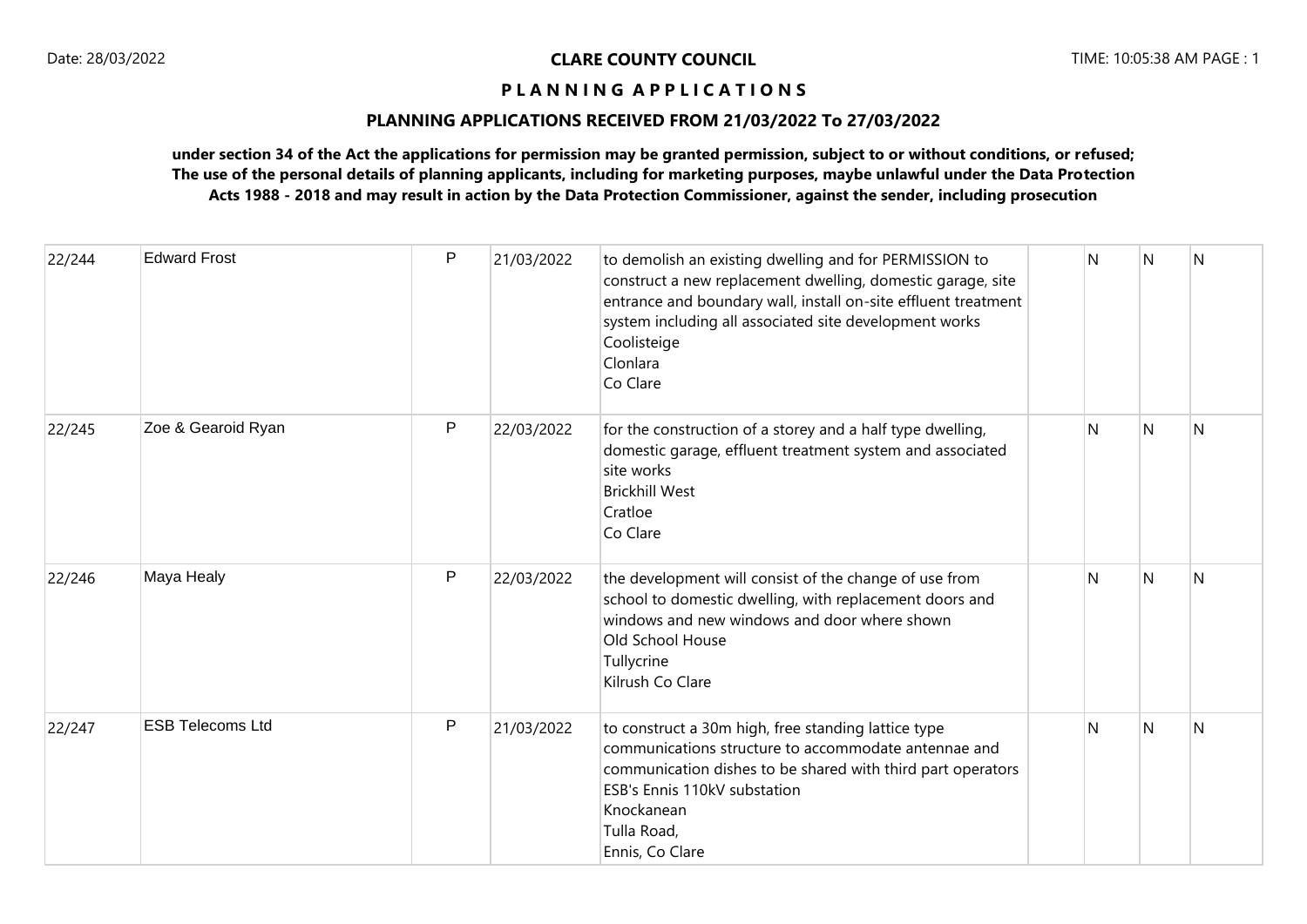## **PLANNING APPLICATIONS RECEIVED FROM 21/03/2022 To 27/03/2022**

| 22/248 | <b>Kilkeedy Community Group</b> | $\mathsf{P}$ | 22/03/2022 | for the following works: to construct a new community<br>playground with safety surface, fencing and all associated site<br>works<br>Attyslany South<br>Tubber<br>Co Clare                                                                                                                                                                                                                                                                 | N | N | N |
|--------|---------------------------------|--------------|------------|--------------------------------------------------------------------------------------------------------------------------------------------------------------------------------------------------------------------------------------------------------------------------------------------------------------------------------------------------------------------------------------------------------------------------------------------|---|---|---|
| 22/249 | Brian & Joann Foudy             | P            | 22/03/2022 | to construct a split-level dwelling house and garden shed<br>together with all associated site development works and<br>connections to public services<br>Radharc Na Mara<br>Lahinch<br>Co Clare                                                                                                                                                                                                                                           | N | N | N |
| 22/250 | Interpalace Investment Ltd      | P            | 22/03/2022 | to (a) Construct and extension to existing warehouse facility<br>which will consist of offices, warehousing / distribution space<br>along with sanitary and welfare facilities, (b) Construct<br>increased parking and turning areas (c) Install new<br>wastewater treatment system and soil polishing filter<br>together with all associated site development works and<br>services<br>Leamaneigh More<br>Newmarket on Fergus<br>Co Clare | N | N | N |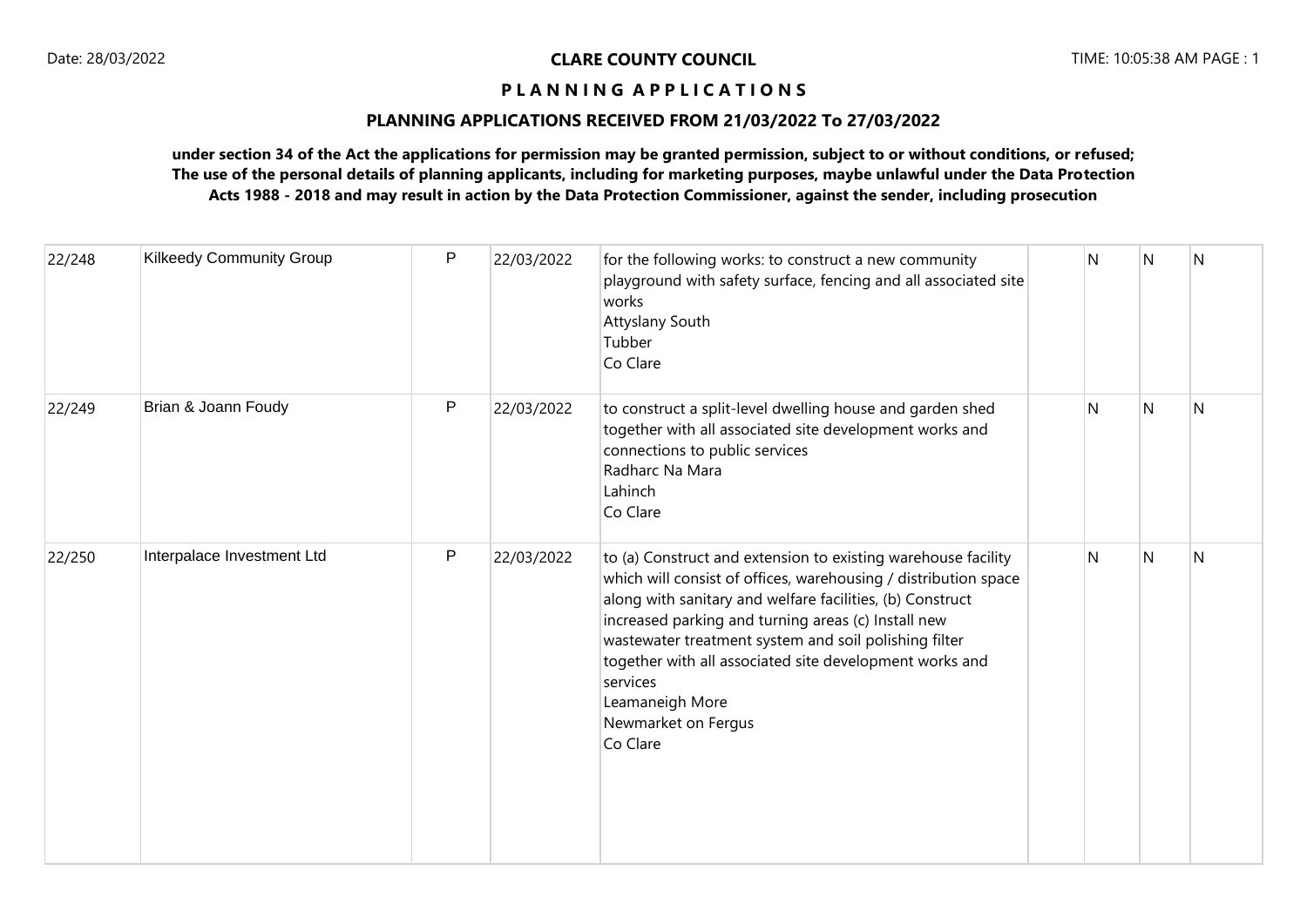## **PLANNING APPLICATIONS RECEIVED FROM 21/03/2022 To 27/03/2022**

| 22/251 | Annmarie Cullen & Stewart Anderton | P  | 23/03/2022 | to extend the existing Dwelling & all other associated site<br>and ancillary works<br>Gowlaun Cottage<br>St Brendan's Road<br>Lisdoonvarna, Co Clare V95 W7E5                                                                                                            | N | N              | N |
|--------|------------------------------------|----|------------|--------------------------------------------------------------------------------------------------------------------------------------------------------------------------------------------------------------------------------------------------------------------------|---|----------------|---|
| 22/252 | Robert Ryan                        | P  | 23/03/2022 | to construct new garage/storage, including all ancillary site<br>works<br>Noughaval Td<br>Doora<br>Ennis, Co Clare                                                                                                                                                       | N | $\overline{N}$ | N |
| 22/253 | Rathbrae Land Ltd                  | P  | 23/03/2022 | for the alteration of planning application Ref:15/723,<br>including the change of house design to 15 dwellings, a<br>revised site layout, no additional housing units, landscaping<br>and ancillary works for site<br>Ard Na Deirge<br>New Street,<br>Killaloe, Co Clare | N | N              | N |
| 22/254 | Seamus Madden                      | R. | 23/03/2022 | for a revised site boundary and revised position of a single<br>800kW wind turbine, 73 metres to hub height as granted<br>under P10/453 and P15/812<br>Gortatogher<br>Parteen<br>Co Clare                                                                                | N | N              | N |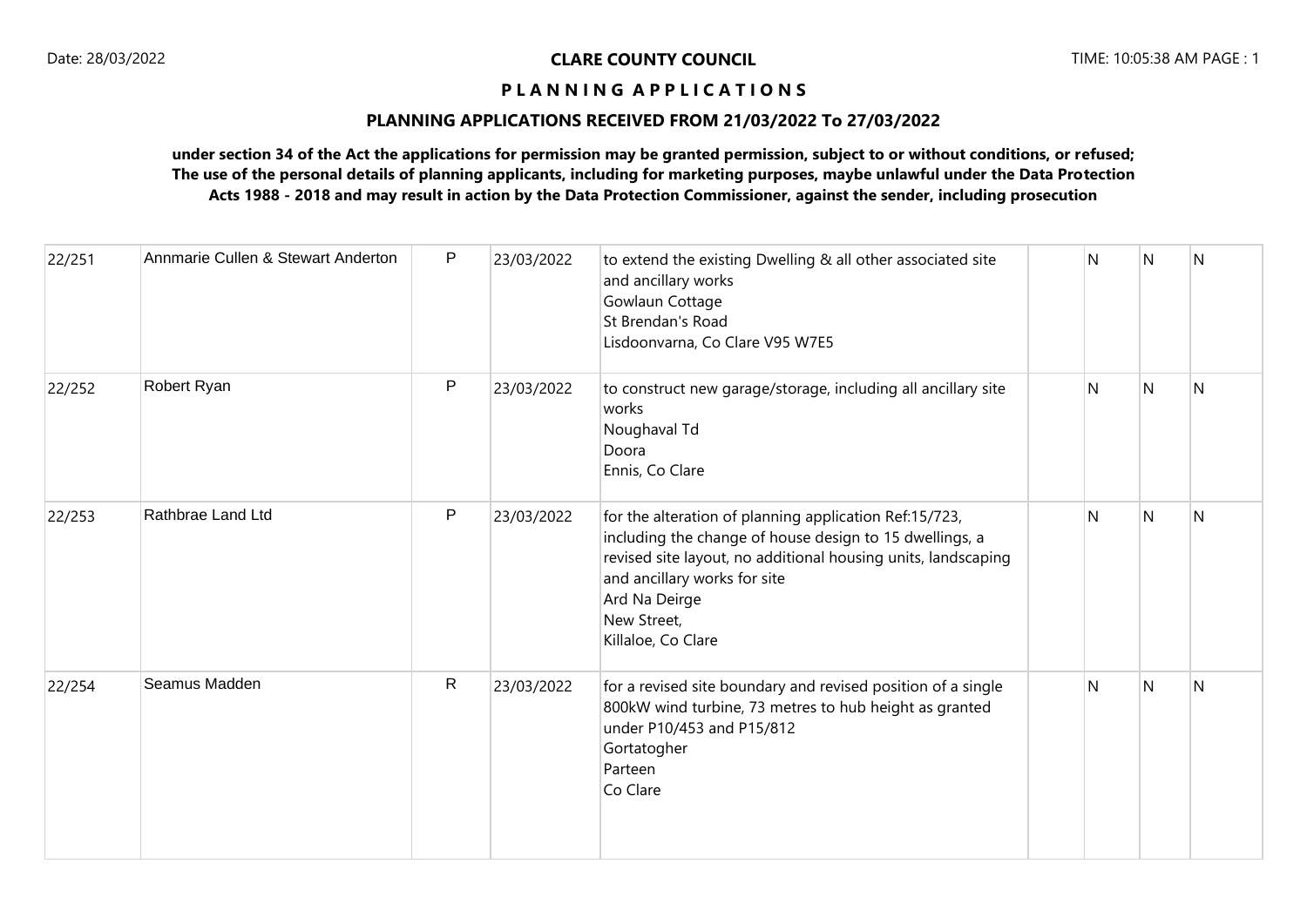## **PLANNING APPLICATIONS RECEIVED FROM 21/03/2022 To 27/03/2022**

| 22/255 | <b>Estate of Patrick Carey</b> | $\mathsf R$  | 23/03/2022 | for the change of design of a dwelling house and garage<br>previously granted under C/603 granted by Kilrush Urban<br>District council, along with all associated works<br>Monvana<br>Kilrush<br>Co Clare                                                                                             | N | <sup>N</sup> | N            |
|--------|--------------------------------|--------------|------------|-------------------------------------------------------------------------------------------------------------------------------------------------------------------------------------------------------------------------------------------------------------------------------------------------------|---|--------------|--------------|
| 22/256 | Gerry & Margaret Kinnane       | P            | 24/03/2022 | for the following works, (A) construct porch to front of<br>dwelling, (B) construct extension to side of dwelling, (C)<br>construct porch to rear of dwelling, and (D) make changes to<br>the layout of existing dwelling house, all with associated site<br>works<br>Cloonanaha<br>Inagh<br>Co Clare | N | N            | $\mathsf{N}$ |
| 22/257 | <b>Brian Cahill</b>            | $\mathsf{P}$ | 24/03/2022 | to construct agricultural machinery/ storage shed plus all<br>ancillary site works<br>Rehy East<br>Cross<br>Co Clare                                                                                                                                                                                  | N | N            | N            |
| 22/258 | Ciara Pyne & Paul O'Donnell    | $\mathsf{P}$ | 24/03/2022 | to construct private dwelling house, detached garage,<br>wastewater treatment system and all associated site works<br>Kilcloher<br>Kilmaley<br>Co Clare                                                                                                                                               | N | $\mathsf{N}$ | N            |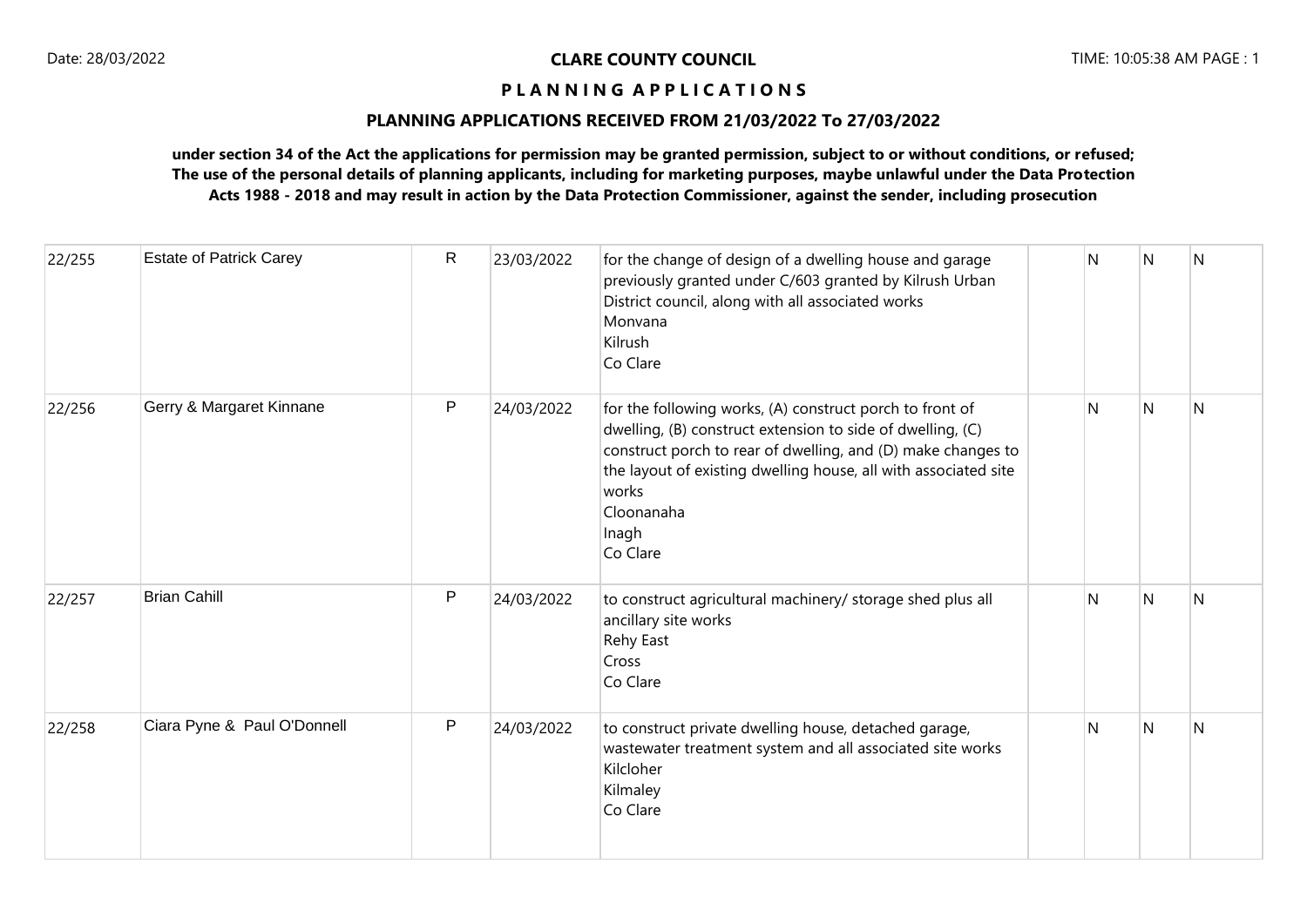# **PLANNING APPLICATIONS RECEIVED FROM 21/03/2022 To 27/03/2022**

| 22/259 | Xian Hua Yu          | R | 25/03/2022 | to RETAIN a) security bars to ground floor windows and<br>doors and b) security gate<br>22 Hillview<br>Creggaun na Hilla<br>Clarecastle Co Clare                                                                                                                                                                                                                                                    | N  | N              | $\overline{N}$ |
|--------|----------------------|---|------------|-----------------------------------------------------------------------------------------------------------------------------------------------------------------------------------------------------------------------------------------------------------------------------------------------------------------------------------------------------------------------------------------------------|----|----------------|----------------|
| 22/260 | Peter Lynch          | P | 25/03/2022 | to compete the construction of two no town houses, to<br>include connections to services and all necessary ancillary<br>works. Construction to date authorised under Planning<br>Permission P03/970<br>Quay Road<br>Clarecastle<br>Co Clare                                                                                                                                                         | N. | N              | <sup>N</sup>   |
| 22/261 | <b>Carol Andrews</b> | P | 25/03/2022 | for a single storey extension constructed to the left side of<br>the existing dwelling house with all associated site works. The<br>demolition of an existing workshop to the rear of the<br>property to allow for the extension. Also, to install a new<br>waste water management system to service the extension<br>and the existing house<br><b>Station Road</b><br>Corofin<br>Co Clare V95 VP29 | N  | $\overline{N}$ | $\overline{N}$ |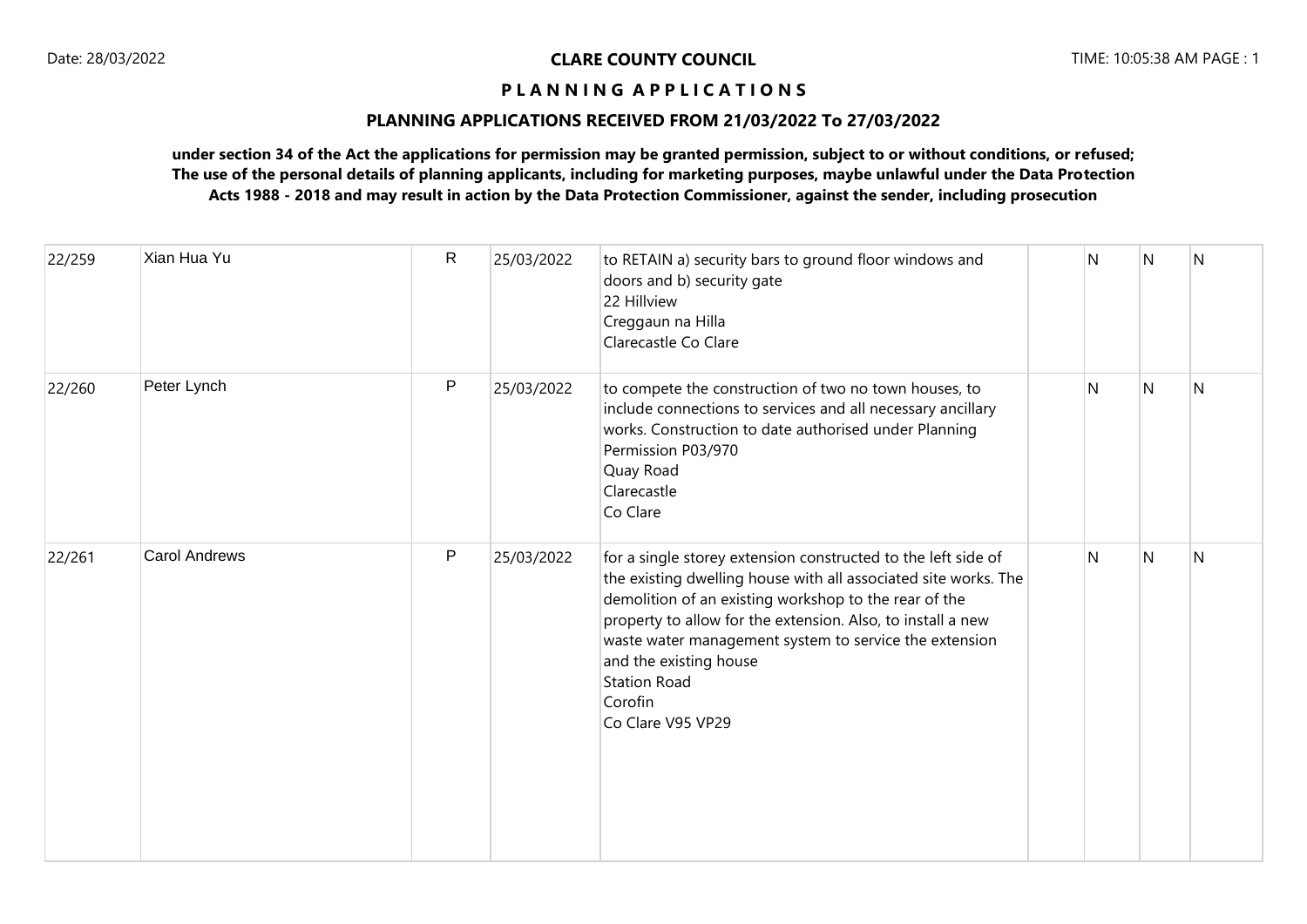## **PLANNING APPLICATIONS RECEIVED FROM 21/03/2022 To 27/03/2022**

| 22/262 | Adriana Bunowska & Lukasz Skorupa | $\mathsf{C}$ | 25/03/2022 | (Reference No. P21/886) to Clare County Council for the<br>construction of a dwelling house, treatment system, stables,<br>bored well, create new entrance to public road and carry out<br>ancillary site works. We also intend to apply for full planning<br>PERMISSION for Stables, Hay Store and Dungstead<br>Castletown<br>Doora<br>Ennis Co Clare | $\mathsf{N}$ | N              | N |
|--------|-----------------------------------|--------------|------------|--------------------------------------------------------------------------------------------------------------------------------------------------------------------------------------------------------------------------------------------------------------------------------------------------------------------------------------------------------|--------------|----------------|---|
| 22/263 | Darvin Trading Company Ltd        | P            | 25/03/2022 | for a development which will consist of the following (a) 16.<br>No. dwelling houses in total consisting of 2. No. detached<br>two storey dwelling houses and 14. No. semi-detached two<br>storey dwelling houses (b) all ancillary site development<br>works and connections to public services<br>BallyLannidy<br>Ennis<br>Co Clare                  | N            | N              | N |
| 22/264 | Michael Montgomery                | $\mathsf{R}$ | 25/03/2022 | to RETAIN existing agricultural entrance with associated side<br>walls, piers and gate as constructed<br>Cloonnagarnaun<br>Doonbeg<br>Co Clare                                                                                                                                                                                                         | N            | $\overline{N}$ | N |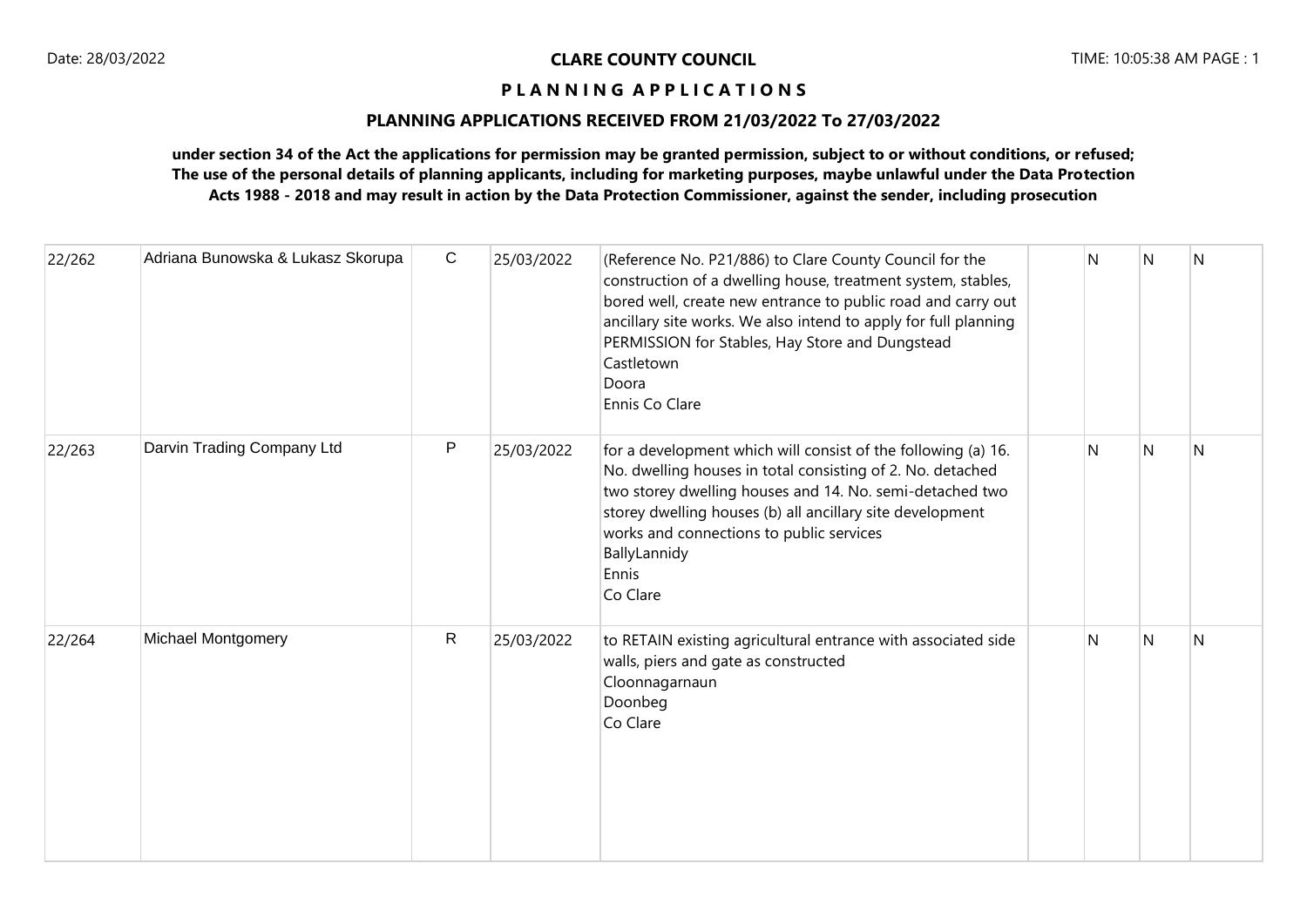## **PLANNING APPLICATIONS RECEIVED FROM 21/03/2022 To 27/03/2022**

| 22/265 | Joe Garry               | $\mathsf{R}$ | 25/03/2022 | for the construction of an extension to an existing dwelling,<br>relocation of the sewerage treatment unit, revision of site<br>boundaries and the construction of a garage and planning<br>PERMISSION to install the percolation area granted under<br>P00/1309 and construction of the northern and part of the<br>eastern site boundaries in sod and stone along with all<br>associated works<br>Ballinagun East<br>Cree<br>Co Clare | N | N | N |
|--------|-------------------------|--------------|------------|-----------------------------------------------------------------------------------------------------------------------------------------------------------------------------------------------------------------------------------------------------------------------------------------------------------------------------------------------------------------------------------------------------------------------------------------|---|---|---|
| 22/266 | Patricia Callinan       | P            | 25/03/2022 | to construct a new on and a half storey dwelling house,<br>install on-site water treatment system, percolation area, site<br>entrance and all associated site works<br>Dromelihy<br>Cree<br>Cooraclare, Co Clare                                                                                                                                                                                                                        | N | N | N |
| 22/267 | <b>Rita Clinton</b>     | P            | 25/03/2022 | to run a second Montessori class for 3 hrs in the afternoon<br>33 Castlerock<br><b>Tulla Rock</b><br>Ennis Co Clare                                                                                                                                                                                                                                                                                                                     | N | N | N |
| 22/268 | Daniel & Clodha Mulcahy | P            | 25/03/2022 | to construct a dwelling house, private garage, entrance,<br>connection to public sewer along with all associated site<br>works and services<br>6 Tullyvarraga Crescent<br>Shannon<br>Co Clare                                                                                                                                                                                                                                           | N | N | N |